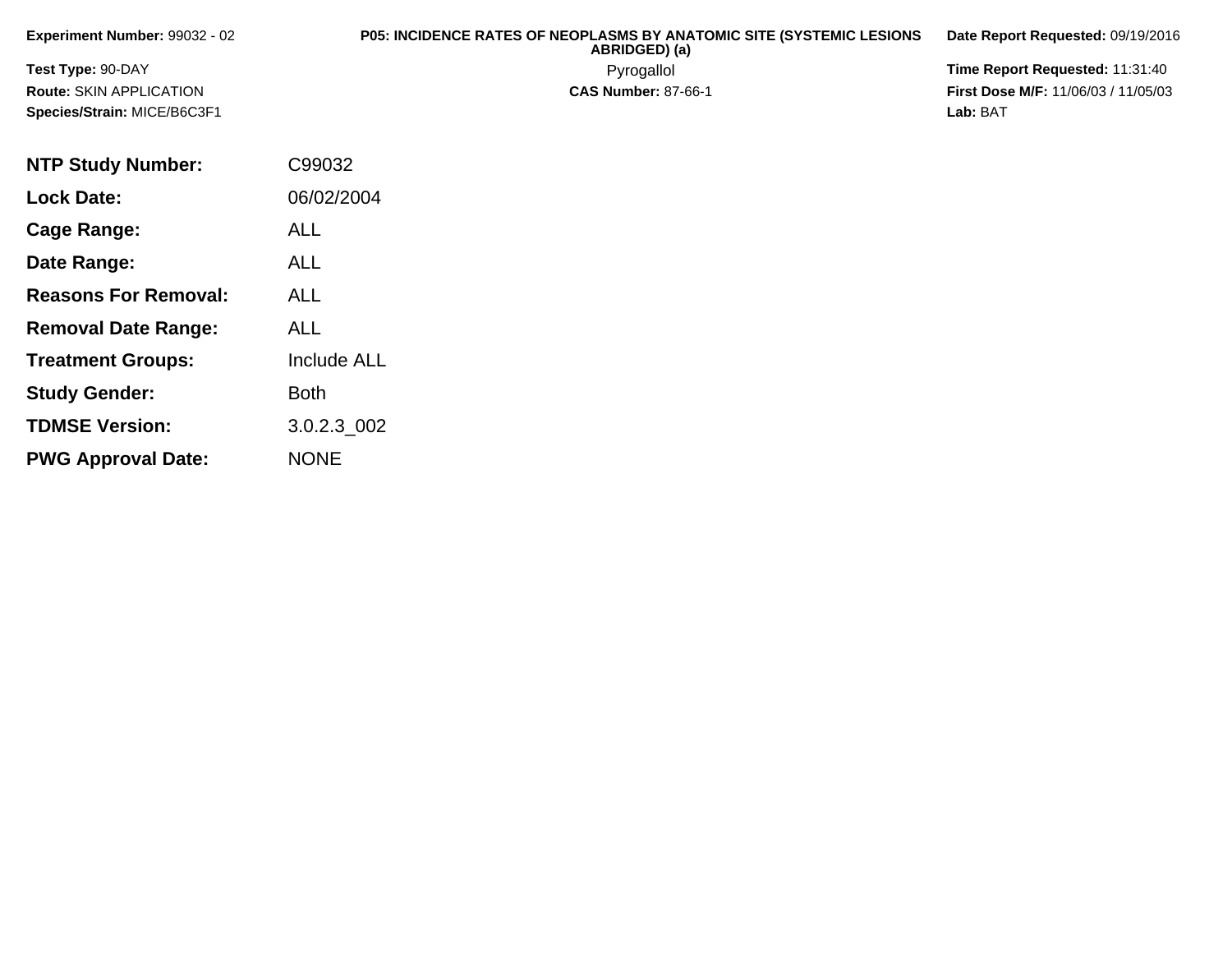| Experiment Number: 99032 - 02                                                | P05: INCIDENCE RATES OF NEOPLASMS BY ANATOMIC SITE (SYSTEMIC LESIONS | Date Report Requested: 09/19/2016 |                                 |                                     |                  |                  |
|------------------------------------------------------------------------------|----------------------------------------------------------------------|-----------------------------------|---------------------------------|-------------------------------------|------------------|------------------|
| Test Type: 90-DAY                                                            |                                                                      | ABRIDGED) (a)<br>Pyrogallol       | Time Report Requested: 11:31:40 |                                     |                  |                  |
| Route: SKIN APPLICATION                                                      |                                                                      | <b>CAS Number: 87-66-1</b>        |                                 | First Dose M/F: 11/06/03 / 11/05/03 |                  |                  |
| Species/Strain: MICE/B6C3F1                                                  |                                                                      |                                   |                                 | Lab: BAT                            |                  |                  |
| <b>B6C3F1 MICE MALE</b>                                                      | 0 MG/KG                                                              | 38 MG/KG                          | <b>75 MG/KG</b>                 | <b>150 MG/KG</b>                    | <b>300 MG/KG</b> | <b>600 MG/KG</b> |
| <b>Disposition Summary</b>                                                   |                                                                      |                                   |                                 |                                     |                  |                  |
| <b>Animals Initially In Study</b><br><b>Early Deaths</b><br><b>Survivors</b> | 10                                                                   | 10                                | 10                              | 10                                  | 10               | 10               |
| <b>Terminal Sacrifice</b>                                                    | 10                                                                   | 10                                | 10                              | 10                                  | 10               | 10               |
| <b>Animals Examined Microscopically</b>                                      | 10                                                                   | 10                                | 10                              | 10                                  | 10               | 10               |
| <b>ALIMENTARY SYSTEM</b>                                                     |                                                                      |                                   |                                 |                                     |                  |                  |
| Esophagus                                                                    | (10)                                                                 | (0)                               | (0)                             | (0)                                 | (0)              | (10)             |
| Gallbladder                                                                  | (10)                                                                 | (0)                               | (0)                             | (0)                                 | (0)              | (10)             |
| Intestine Large, Cecum                                                       | (10)                                                                 | (0)                               | (0)                             | (0)                                 | (0)              | (10)             |
| Intestine Large, Colon                                                       | (10)                                                                 | (0)                               | (0)                             | (0)                                 | (0)              | (10)             |
| Intestine Large, Rectum                                                      | (10)                                                                 | (0)                               | (0)                             | (0)                                 | (0)              | (10)             |
| Intestine Small, Duodenum                                                    | (10)                                                                 | (0)                               | (0)                             | (0)                                 | (0)              | (10)             |
| Intestine Small, Ileum                                                       | (10)                                                                 | (0)                               | (0)                             | (0)                                 | (0)              | (10)             |
| Intestine Small, Jejunum                                                     | (10)                                                                 | (0)                               | (0)                             | (0)                                 | (0)              | (10)             |
| Liver                                                                        | (10)                                                                 | (0)                               | (0)                             | (0)                                 | (0)              | (10)             |
| Pancreas                                                                     | (10)                                                                 | (0)                               | (0)                             | (0)                                 | (0)              | (10)             |
| Salivary Glands                                                              | (10)                                                                 | (0)                               | (0)                             | (0)                                 | (0)              | (10)             |
| Stomach, Forestomach                                                         | (10)                                                                 | (0)                               | (0)                             | (0)                                 | (0)              | (10)             |
| Stomach, Glandular                                                           | (10)                                                                 | (0)                               | (0)                             | (0)                                 | (0)              | (10)             |
| CARDIOVASCULAR SYSTEM                                                        |                                                                      |                                   |                                 |                                     |                  |                  |
| <b>Blood Vessel</b>                                                          | (10)                                                                 | (0)                               | (0)                             | (0)                                 | (0)              | (10)             |
| Heart                                                                        | (10)                                                                 | (0)                               | (0)                             | (0)                                 | (0)              | (10)             |
| <b>ENDOCRINE SYSTEM</b>                                                      |                                                                      |                                   |                                 |                                     |                  |                  |
| <b>Adrenal Cortex</b>                                                        | (10)                                                                 | (0)                               | (0)                             | (0)                                 | (0)              | (10)             |
| Adrenal Medulla                                                              | (10)                                                                 | (0)                               | (0)                             | (0)                                 | (0)              | (10)             |
| Islets, Pancreatic                                                           | (10)                                                                 | (0)                               | (0)                             | (0)                                 | (0)              | (10)             |
| Parathyroid Gland                                                            | (5)                                                                  | (0)                               | (0)                             | (0)                                 | (0)              | (6)              |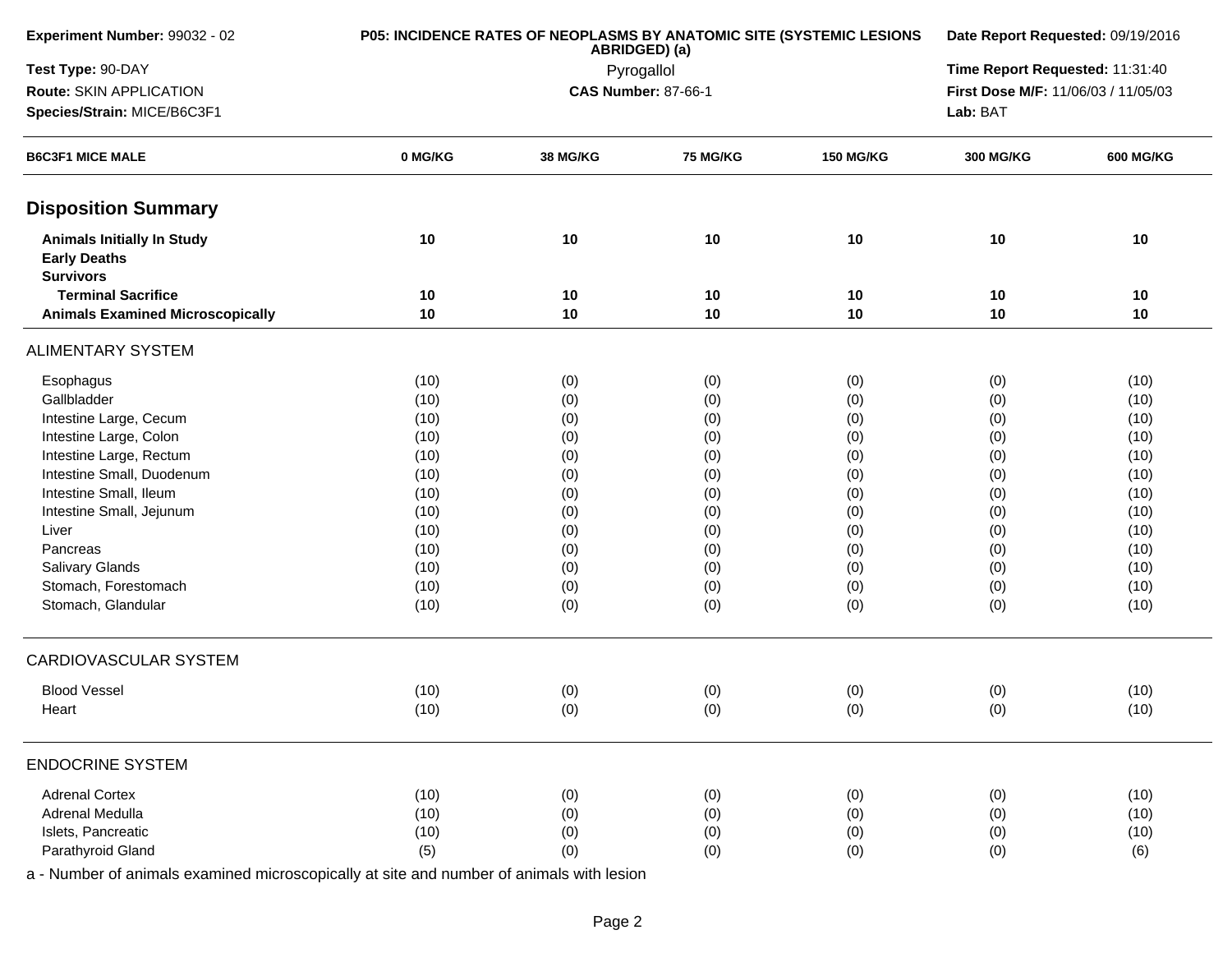| Experiment Number: 99032 - 02                                               |              | ABRIDGED) (a)                            | P05: INCIDENCE RATES OF NEOPLASMS BY ANATOMIC SITE (SYSTEMIC LESIONS | Date Report Requested: 09/19/2016 |                  |                  |
|-----------------------------------------------------------------------------|--------------|------------------------------------------|----------------------------------------------------------------------|-----------------------------------|------------------|------------------|
| Test Type: 90-DAY<br>Route: SKIN APPLICATION<br>Species/Strain: MICE/B6C3F1 |              | Pyrogallol<br><b>CAS Number: 87-66-1</b> |                                                                      |                                   |                  |                  |
| <b>B6C3F1 MICE MALE</b>                                                     | 0 MG/KG      | 38 MG/KG                                 | 75 MG/KG                                                             | <b>150 MG/KG</b>                  | <b>300 MG/KG</b> | <b>600 MG/KG</b> |
| <b>Pituitary Gland</b><br><b>Thyroid Gland</b>                              | (10)<br>(10) | (0)<br>(0)                               | (0)<br>(0)                                                           | (0)<br>(0)                        | (0)<br>(10)      | (10)<br>(10)     |
| <b>GENERAL BODY SYSTEM</b>                                                  |              |                                          |                                                                      |                                   |                  |                  |
| None                                                                        |              |                                          |                                                                      |                                   |                  |                  |
| <b>GENITAL SYSTEM</b>                                                       |              |                                          |                                                                      |                                   |                  |                  |
| Epididymis                                                                  | (10)         | (0)                                      | (0)                                                                  | (0)                               | (0)              | (10)             |
| <b>Preputial Gland</b>                                                      | (10)         | (0)                                      | (0)                                                                  | (0)                               | (0)              | (10)             |
| Prostate                                                                    | (10)         | (0)                                      | (0)                                                                  | (0)                               | (0)              | (10)             |
| Seminal Vesicle                                                             | (10)         | (0)                                      | (0)                                                                  | (0)                               | (0)              | (10)             |
| <b>Testes</b>                                                               | (10)         | (0)                                      | (0)                                                                  | (0)                               | (0)              | (10)             |
| <b>HEMATOPOIETIC SYSTEM</b>                                                 |              |                                          |                                                                      |                                   |                  |                  |
| <b>Bone Marrow</b>                                                          | (10)         | (0)                                      | (0)                                                                  | (0)                               | (0)              | (10)             |
| Lymph Node, Mandibular                                                      | (9)          | (0)                                      | (0)                                                                  | (0)                               | (0)              | (10)             |
| Lymph Node, Mesenteric                                                      | (10)         | (0)                                      | (0)                                                                  | (0)                               | (0)              | (10)             |
| Spleen                                                                      | (10)         | (10)                                     | (10)                                                                 | (10)                              | (10)             | (10)             |
| Thymus                                                                      | (10)         | (0)                                      | (0)                                                                  | (0)                               | (0)              | (10)             |
| <b>INTEGUMENTARY SYSTEM</b>                                                 |              |                                          |                                                                      |                                   |                  |                  |
| Skin                                                                        | (10)         | (10)                                     | (10)                                                                 | (10)                              | (10)             | (10)             |
| MUSCULOSKELETAL SYSTEM                                                      |              |                                          |                                                                      |                                   |                  |                  |
| Bone                                                                        | (10)         | (0)                                      | (0)                                                                  | (0)                               | (0)              | (10)             |
|                                                                             |              |                                          |                                                                      |                                   |                  |                  |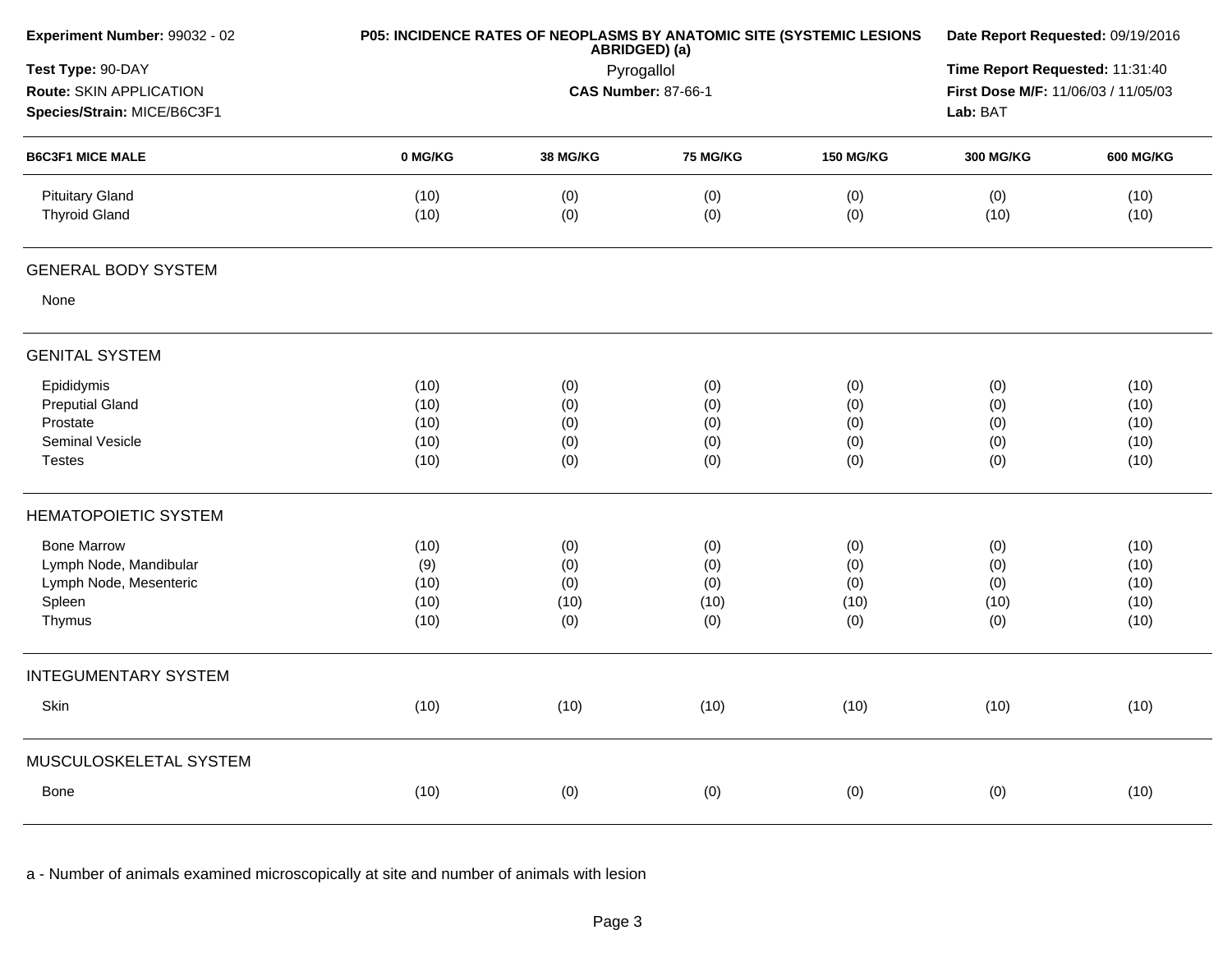| Experiment Number: 99032 - 02  |         | P05: INCIDENCE RATES OF NEOPLASMS BY ANATOMIC SITE (SYSTEMIC LESIONS<br>ABRIDGED) (a) |                            |                  |                                     |                  |  |
|--------------------------------|---------|---------------------------------------------------------------------------------------|----------------------------|------------------|-------------------------------------|------------------|--|
| Test Type: 90-DAY              |         | Pyrogallol                                                                            |                            |                  |                                     |                  |  |
| <b>Route: SKIN APPLICATION</b> |         |                                                                                       | <b>CAS Number: 87-66-1</b> |                  | First Dose M/F: 11/06/03 / 11/05/03 |                  |  |
| Species/Strain: MICE/B6C3F1    |         |                                                                                       |                            |                  | Lab: BAT                            |                  |  |
| <b>B6C3F1 MICE MALE</b>        | 0 MG/KG | <b>38 MG/KG</b>                                                                       | <b>75 MG/KG</b>            | <b>150 MG/KG</b> | <b>300 MG/KG</b>                    | <b>600 MG/KG</b> |  |
| NERVOUS SYSTEM                 |         |                                                                                       |                            |                  |                                     |                  |  |
| <b>Brain</b>                   | (10)    | (0)                                                                                   | (0)                        | (0)              | (0)                                 | (10)             |  |
| <b>RESPIRATORY SYSTEM</b>      |         |                                                                                       |                            |                  |                                     |                  |  |
| Lung                           | (10)    | (0)                                                                                   | (0)                        | (0)              | (0)                                 | (10)             |  |
| Nose                           | (10)    | (0)                                                                                   | (0)                        | (0)              | (0)                                 | (10)             |  |
| Trachea                        | (10)    | (0)                                                                                   | (0)                        | (0)              | (0)                                 | (10)             |  |
| SPECIAL SENSES SYSTEM          |         |                                                                                       |                            |                  |                                     |                  |  |
| Eye                            | (10)    | (0)                                                                                   | (0)                        | (0)              | (0)                                 | (10)             |  |
| Harderian Gland                | (10)    | (0)                                                                                   | (0)                        | (0)              | (0)                                 | (10)             |  |
| <b>URINARY SYSTEM</b>          |         |                                                                                       |                            |                  |                                     |                  |  |
| Kidney                         | (10)    | (0)                                                                                   | (0)                        | (0)              | (0)                                 | (10)             |  |
| <b>Urinary Bladder</b>         | (10)    | (0)                                                                                   | (0)                        | (0)              | (0)                                 | (10)             |  |
|                                |         |                                                                                       |                            |                  |                                     |                  |  |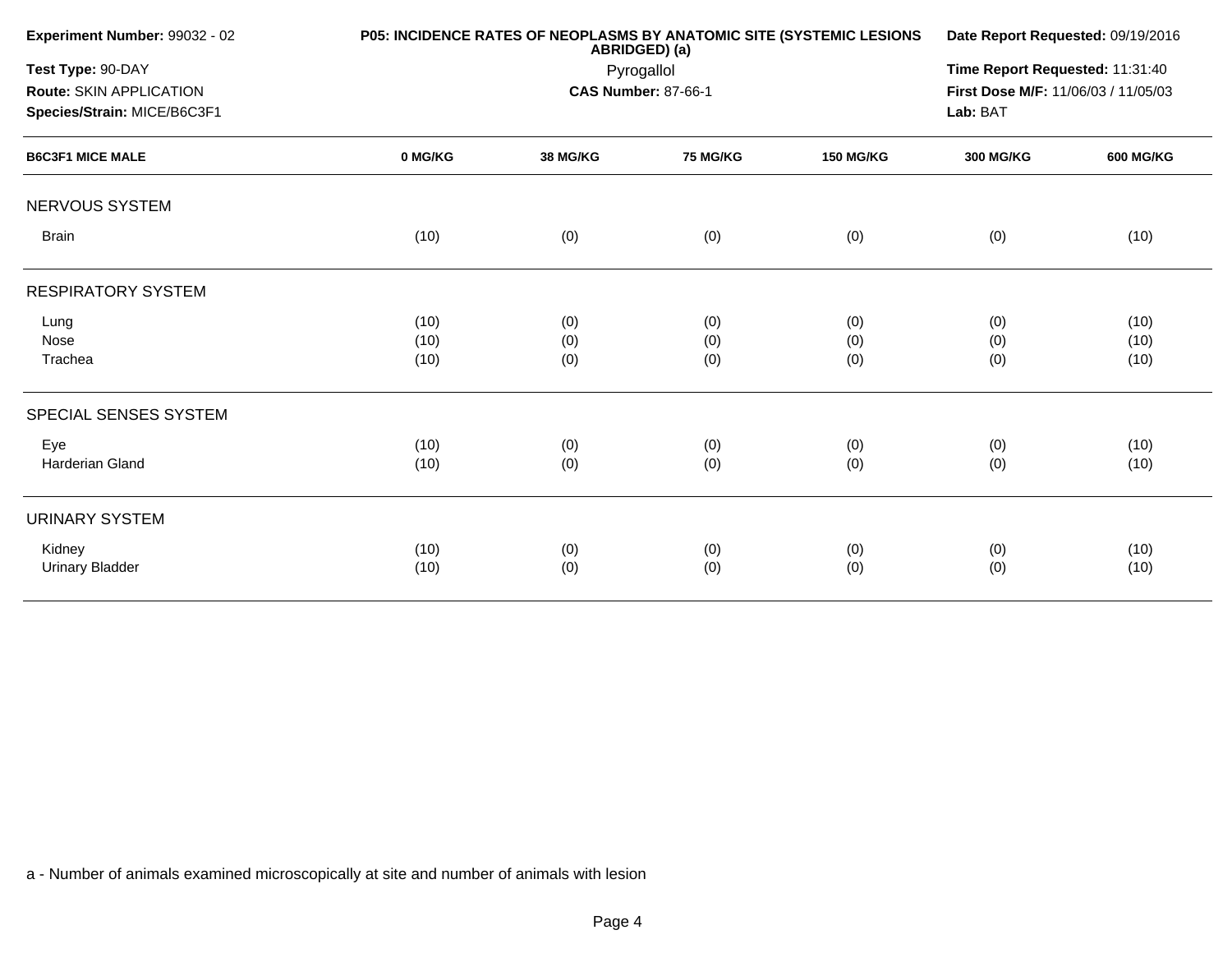| Experiment Number: 99032 - 02                                                       | P05: INCIDENCE RATES OF NEOPLASMS BY ANATOMIC SITE (SYSTEMIC LESIONS<br>ABRIDGED) (a) |                 |                                 | Date Report Requested: 09/19/2016 |                                            |                  |
|-------------------------------------------------------------------------------------|---------------------------------------------------------------------------------------|-----------------|---------------------------------|-----------------------------------|--------------------------------------------|------------------|
| Test Type: 90-DAY                                                                   |                                                                                       | Pyrogallol      | Time Report Requested: 11:31:40 |                                   |                                            |                  |
| <b>Route: SKIN APPLICATION</b>                                                      |                                                                                       |                 | <b>CAS Number: 87-66-1</b>      |                                   | <b>First Dose M/F: 11/06/03 / 11/05/03</b> |                  |
| Species/Strain: MICE/B6C3F1                                                         |                                                                                       |                 |                                 |                                   | Lab: BAT                                   |                  |
| <b>B6C3F1 MICE MALE</b>                                                             | 0 MG/KG                                                                               | <b>38 MG/KG</b> | <b>75 MG/KG</b>                 | <b>150 MG/KG</b>                  | <b>300 MG/KG</b>                           | <b>600 MG/KG</b> |
| <b>Tumor Summary for Males</b>                                                      |                                                                                       |                 |                                 |                                   |                                            |                  |
| <b>Total Animals with Primary Neoplasms (b)</b><br><b>Total Primary Neoplasms</b>   |                                                                                       |                 |                                 |                                   |                                            |                  |
| <b>Total Animals with Benign Neoplasms</b><br><b>Total Benign Neoplasms</b>         |                                                                                       |                 |                                 |                                   |                                            |                  |
| <b>Total Animals with Malignant Neoplasms</b><br><b>Total Malignant Neoplasms</b>   |                                                                                       |                 |                                 |                                   |                                            |                  |
| <b>Total Animals with Metastatic Neoplasms</b><br><b>Total Metastatic Neoplasms</b> |                                                                                       |                 |                                 |                                   |                                            |                  |
| <b>Total Animals with Malignant Neoplasms</b><br><b>Uncertain Primary Site</b>      |                                                                                       |                 |                                 |                                   |                                            |                  |
| <b>Total Animals with Neoplasms Uncertain-</b><br><b>Benign or Malignant</b>        |                                                                                       |                 |                                 |                                   |                                            |                  |
| <b>Total Uncertain Neoplasms</b>                                                    |                                                                                       |                 |                                 |                                   |                                            |                  |

\*\*\* END OF MALE \*\*\*

a - Number of animals examined microscopically at site and number of animals with lesion

b - Primary tumors: all tumors except metastatic tumors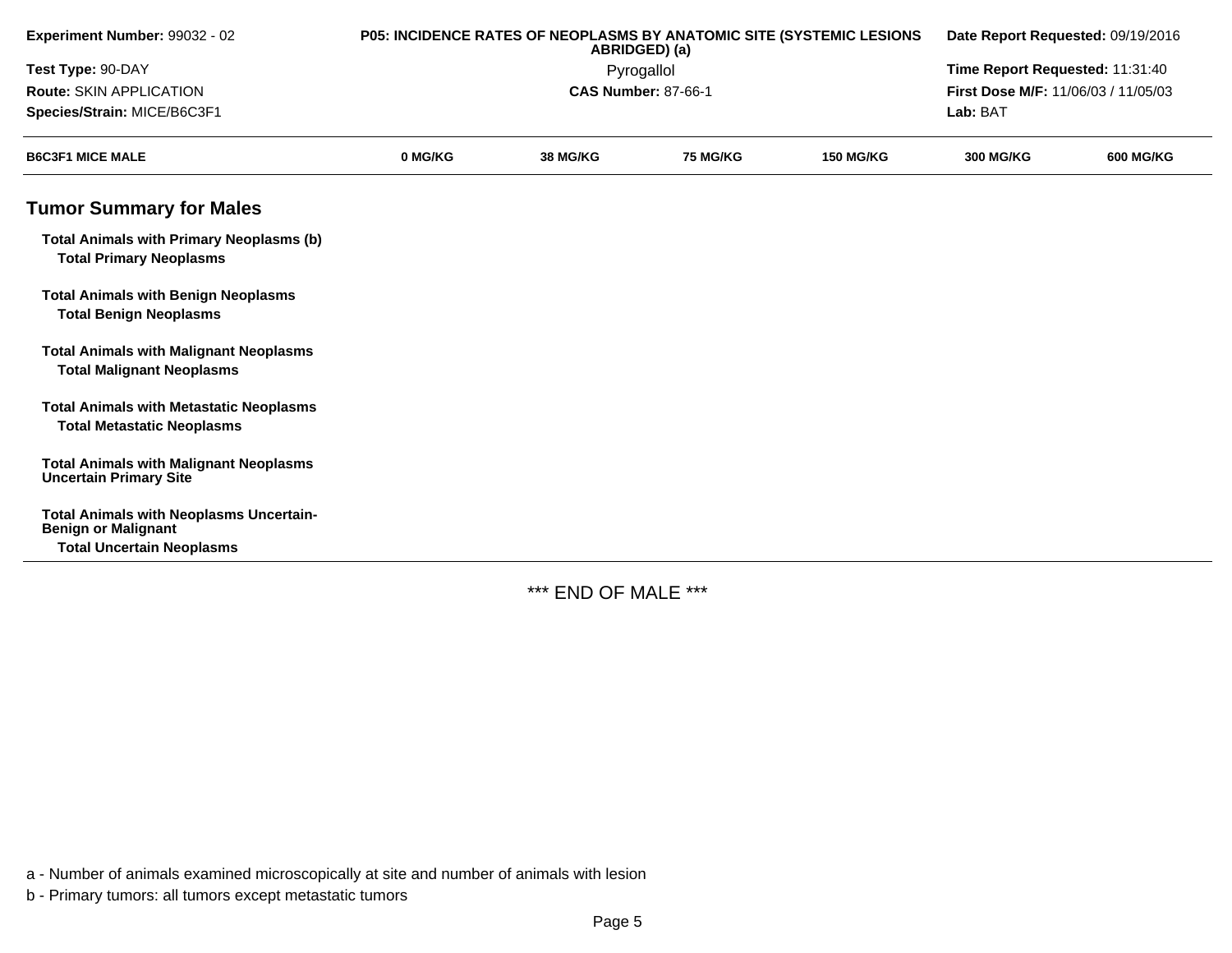| Experiment Number: 99032 - 02                                                | P05: INCIDENCE RATES OF NEOPLASMS BY ANATOMIC SITE (SYSTEMIC LESIONS | Date Report Requested: 09/19/2016 |                                 |                  |                                     |                  |
|------------------------------------------------------------------------------|----------------------------------------------------------------------|-----------------------------------|---------------------------------|------------------|-------------------------------------|------------------|
| Test Type: 90-DAY                                                            |                                                                      | ABRIDGED) (a)<br>Pyrogallol       | Time Report Requested: 11:31:40 |                  |                                     |                  |
| Route: SKIN APPLICATION                                                      |                                                                      |                                   | <b>CAS Number: 87-66-1</b>      |                  | First Dose M/F: 11/06/03 / 11/05/03 |                  |
| Species/Strain: MICE/B6C3F1                                                  |                                                                      |                                   |                                 | Lab: BAT         |                                     |                  |
| <b>B6C3F1 MICE FEMALE</b>                                                    | 0 MG/KG                                                              | 38 MG/KG                          | <b>75 MG/KG</b>                 | <b>150 MG/KG</b> | <b>300 MG/KG</b>                    | <b>600 MG/KG</b> |
| <b>Disposition Summary</b>                                                   |                                                                      |                                   |                                 |                  |                                     |                  |
| <b>Animals Initially In Study</b><br><b>Early Deaths</b><br><b>Survivors</b> | 10                                                                   | 10                                | 10                              | 10               | 10                                  | 10               |
| <b>Terminal Sacrifice</b>                                                    | 10                                                                   | 10                                | 10                              | 10               | 10                                  | 10               |
| <b>Animals Examined Microscopically</b>                                      | 10                                                                   | 10                                | 10                              | 10               | 10                                  | 10               |
| <b>ALIMENTARY SYSTEM</b>                                                     |                                                                      |                                   |                                 |                  |                                     |                  |
| Esophagus                                                                    | (10)                                                                 | (0)                               | (0)                             | (0)              | (0)                                 | (10)             |
| Gallbladder                                                                  | (10)                                                                 | (0)                               | (0)                             | (0)              | (0)                                 | (10)             |
| Intestine Large, Cecum                                                       | (10)                                                                 | (0)                               | (0)                             | (0)              | (0)                                 | (10)             |
| Intestine Large, Colon                                                       | (10)                                                                 | (0)                               | (0)                             | (0)              | (0)                                 | (10)             |
| Intestine Large, Rectum                                                      | (10)                                                                 | (0)                               | (0)                             | (0)              | (0)                                 | (10)             |
| Intestine Small, Duodenum                                                    | (10)                                                                 | (0)                               | (0)                             | (0)              | (0)                                 | (10)             |
| Intestine Small, Ileum                                                       | (10)                                                                 | (0)                               | (0)                             | (0)              | (0)                                 | (10)             |
| Intestine Small, Jejunum                                                     | (10)                                                                 | (0)                               | (0)                             | (0)              | (0)                                 | (10)             |
| Liver                                                                        | (10)                                                                 | (0)                               | (0)                             | (0)              | (0)                                 | (10)             |
| Pancreas                                                                     | (10)                                                                 | (0)                               | (0)                             | (0)              | (0)                                 | (10)             |
| Salivary Glands                                                              | (10)                                                                 | (0)                               | (0)                             | (0)              | (0)                                 | (10)             |
| Stomach, Forestomach                                                         | (10)                                                                 | (0)                               | (0)                             | (0)              | (0)                                 | (10)             |
| Stomach, Glandular                                                           | (10)                                                                 | (0)                               | (0)                             | (0)              | (0)                                 | (10)             |
| CARDIOVASCULAR SYSTEM                                                        |                                                                      |                                   |                                 |                  |                                     |                  |
| <b>Blood Vessel</b>                                                          | (10)                                                                 | (0)                               | (0)                             | (0)              | (0)                                 | (10)             |
| Heart                                                                        | (10)                                                                 | (0)                               | (0)                             | (0)              | (0)                                 | (10)             |
| <b>ENDOCRINE SYSTEM</b>                                                      |                                                                      |                                   |                                 |                  |                                     |                  |
| <b>Adrenal Cortex</b>                                                        | (10)                                                                 | (0)                               | (0)                             | (0)              | (0)                                 | (10)             |
| Adrenal Medulla                                                              | (10)                                                                 | (0)                               | (0)                             | (0)              | (0)                                 | (10)             |
| Islets, Pancreatic                                                           | (10)                                                                 | (0)                               | (0)                             | (0)              | (0)                                 | (10)             |
| Parathyroid Gland                                                            | (8)                                                                  | (0)                               | (0)                             | (0)              | (0)                                 | (9)              |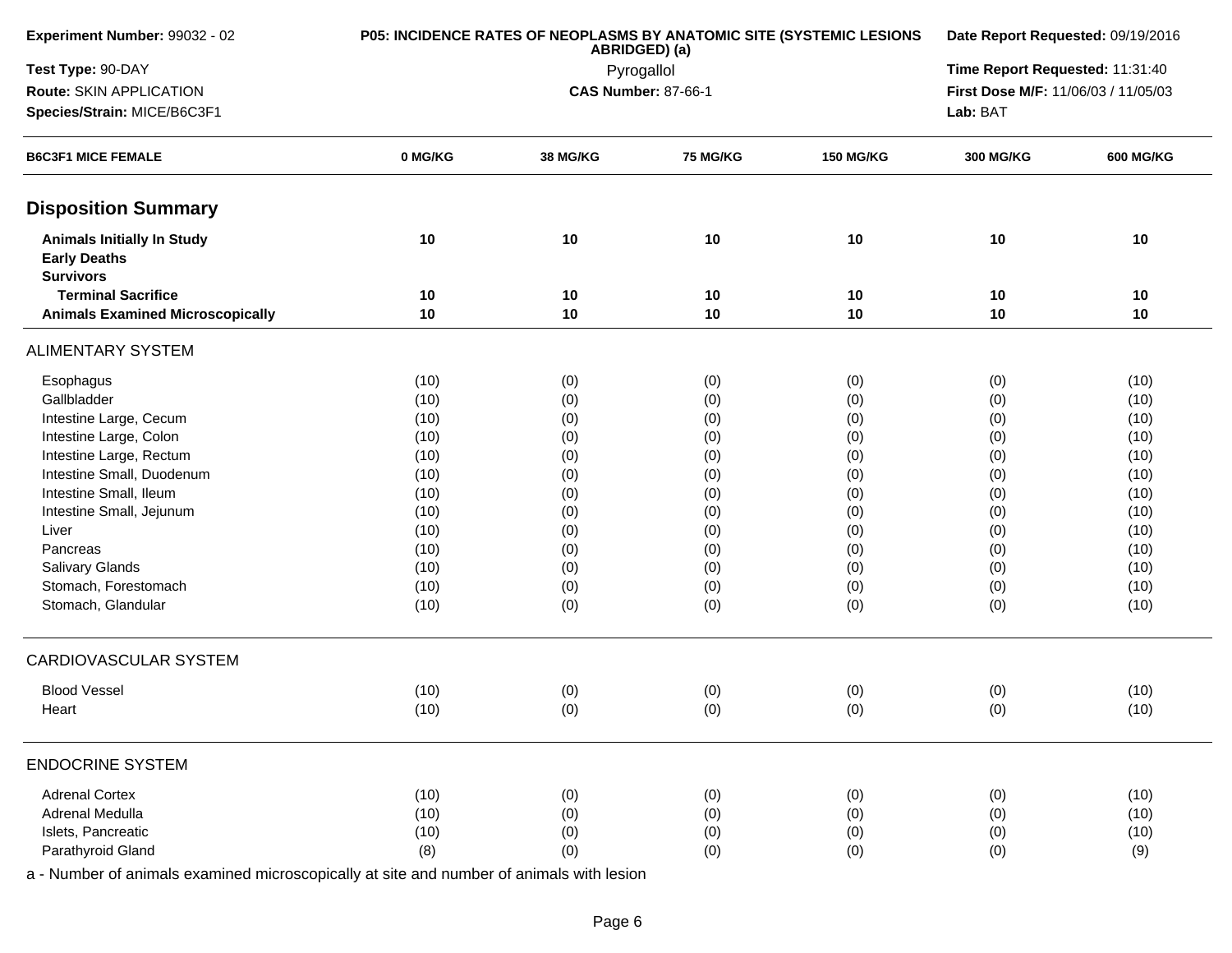|              |                                                           |                                         |                                  |                                  | Date Report Requested: 09/19/2016                                                          |  |  |
|--------------|-----------------------------------------------------------|-----------------------------------------|----------------------------------|----------------------------------|--------------------------------------------------------------------------------------------|--|--|
|              | ABRIDGED) (a)<br>Pyrogallol<br><b>CAS Number: 87-66-1</b> |                                         |                                  |                                  |                                                                                            |  |  |
| 0 MG/KG      | 38 MG/KG                                                  | 75 MG/KG                                | <b>150 MG/KG</b>                 | <b>300 MG/KG</b>                 | <b>600 MG/KG</b>                                                                           |  |  |
| (10)<br>(10) | (0)<br>(0)                                                | (0)<br>(0)                              | (0)<br>(0)                       | (0)<br>(0)                       | (10)<br>(10)                                                                               |  |  |
|              |                                                           |                                         |                                  |                                  |                                                                                            |  |  |
|              |                                                           |                                         |                                  |                                  |                                                                                            |  |  |
|              |                                                           |                                         |                                  |                                  |                                                                                            |  |  |
| (10)         | (0)                                                       | (0)                                     | (0)                              | (0)                              | (10)                                                                                       |  |  |
| (10)         | (0)                                                       | (0)                                     | (0)                              | (0)                              | (10)                                                                                       |  |  |
| (10)         |                                                           | (0)                                     | (0)                              |                                  | (10)                                                                                       |  |  |
|              |                                                           |                                         |                                  |                                  |                                                                                            |  |  |
| (10)         |                                                           |                                         |                                  |                                  | (10)                                                                                       |  |  |
| (10)         | (0)                                                       | (0)                                     | (0)                              | (0)                              | (10)                                                                                       |  |  |
|              |                                                           |                                         |                                  |                                  | (10)                                                                                       |  |  |
|              |                                                           |                                         |                                  |                                  | (10)                                                                                       |  |  |
|              |                                                           |                                         |                                  |                                  | (10)                                                                                       |  |  |
|              |                                                           |                                         |                                  |                                  |                                                                                            |  |  |
|              |                                                           |                                         |                                  |                                  | (10)                                                                                       |  |  |
| (10)         | (10)                                                      | (10)                                    | (10)                             | (10)                             | (10)                                                                                       |  |  |
|              |                                                           |                                         |                                  |                                  |                                                                                            |  |  |
| (10)         | (0)                                                       | (0)                                     | (0)                              | (0)                              | (10)                                                                                       |  |  |
|              | (10)<br>(10)<br>(10)<br>(10)                              | (0)<br>(0)<br>(0)<br>(10)<br>(0)<br>(0) | (0)<br>(0)<br>(10)<br>(0)<br>(0) | (0)<br>(0)<br>(10)<br>(0)<br>(0) | First Dose M/F: 11/06/03 / 11/05/03<br>Lab: BAT<br>(0)<br>(0)<br>(0)<br>(10)<br>(0)<br>(0) |  |  |

NERVOUS SYSTEM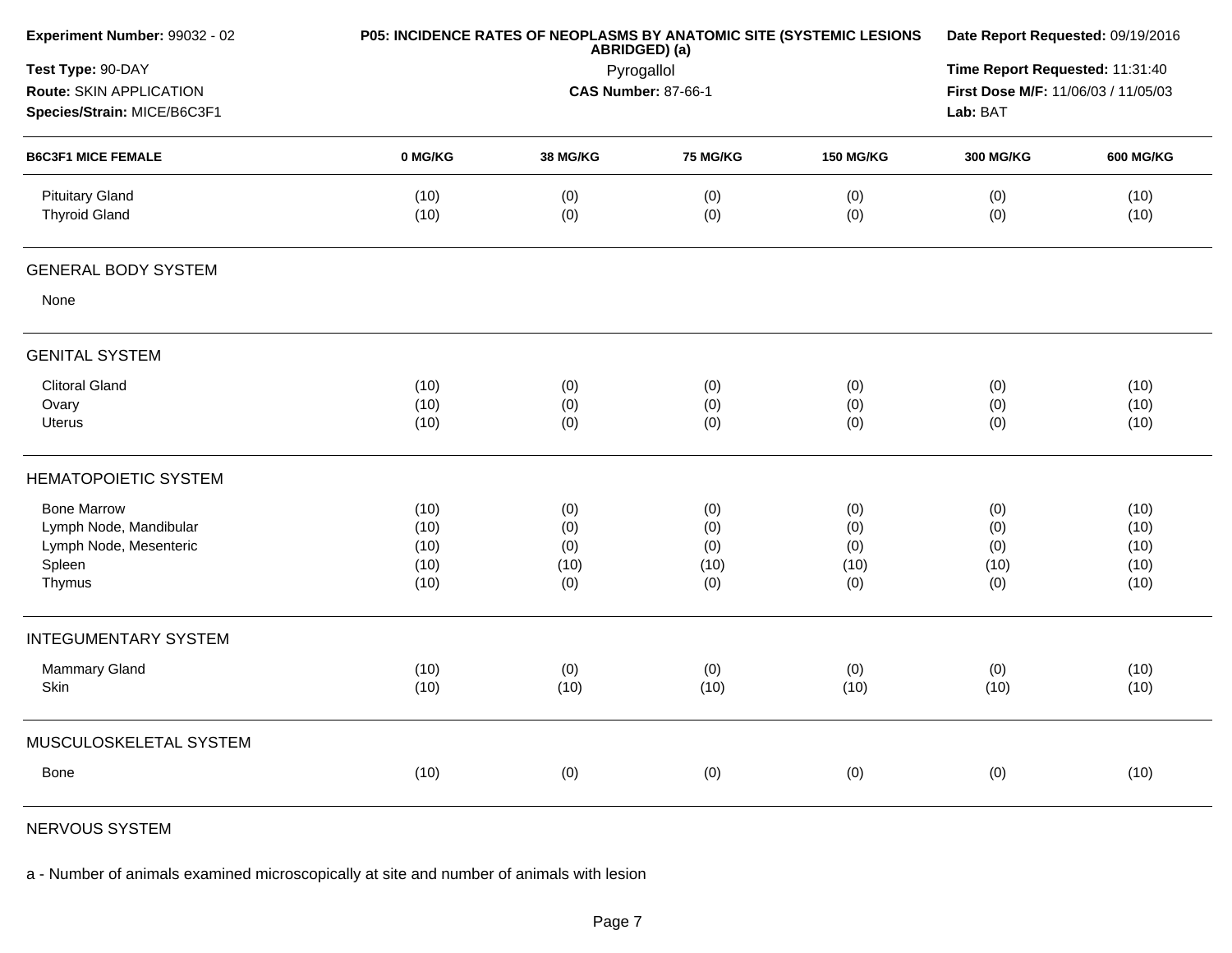| Experiment Number: 99032 - 02                                               | <b>P05: INCIDENCE RATES OF NEOPLASMS BY ANATOMIC SITE (SYSTEMIC LESIONS</b> | Date Report Requested: 09/19/2016                                                  |                   |                   |                   |                     |
|-----------------------------------------------------------------------------|-----------------------------------------------------------------------------|------------------------------------------------------------------------------------|-------------------|-------------------|-------------------|---------------------|
| Test Type: 90-DAY<br>Route: SKIN APPLICATION<br>Species/Strain: MICE/B6C3F1 |                                                                             | Time Report Requested: 11:31:40<br>First Dose M/F: 11/06/03 / 11/05/03<br>Lab: BAT |                   |                   |                   |                     |
| <b>B6C3F1 MICE FEMALE</b>                                                   | 0 MG/KG                                                                     | <b>38 MG/KG</b>                                                                    | <b>75 MG/KG</b>   | <b>150 MG/KG</b>  | <b>300 MG/KG</b>  | <b>600 MG/KG</b>    |
| <b>Brain</b>                                                                | (10)                                                                        | (0)                                                                                | (0)               | (0)               | (0)               | (10)                |
| <b>RESPIRATORY SYSTEM</b>                                                   |                                                                             |                                                                                    |                   |                   |                   |                     |
| Lung<br>Alveolar/Bronchiolar Adenoma                                        | (10)<br>1(10%)                                                              | (0)                                                                                | (0)               | (0)               | (0)               | (10)                |
| Nose<br>Trachea                                                             | (10)<br>(10)                                                                | (0)<br>(0)                                                                         | (0)<br>(0)        | (0)<br>(0)        | (0)<br>(0)        | (10)<br>(10)        |
| SPECIAL SENSES SYSTEM                                                       |                                                                             |                                                                                    |                   |                   |                   |                     |
| Ear<br>Eye<br>Harderian Gland                                               | (1)<br>(10)<br>(10)                                                         | (0)<br>(0)<br>(0)                                                                  | (0)<br>(0)<br>(0) | (0)<br>(0)<br>(0) | (0)<br>(0)<br>(0) | (0)<br>(10)<br>(10) |
| <b>URINARY SYSTEM</b>                                                       |                                                                             |                                                                                    |                   |                   |                   |                     |
| Kidney<br><b>Urinary Bladder</b>                                            | (10)<br>(10)                                                                | (0)<br>(0)                                                                         | (0)<br>(0)        | (0)<br>(0)        | (0)<br>(0)        | (10)<br>(10)        |